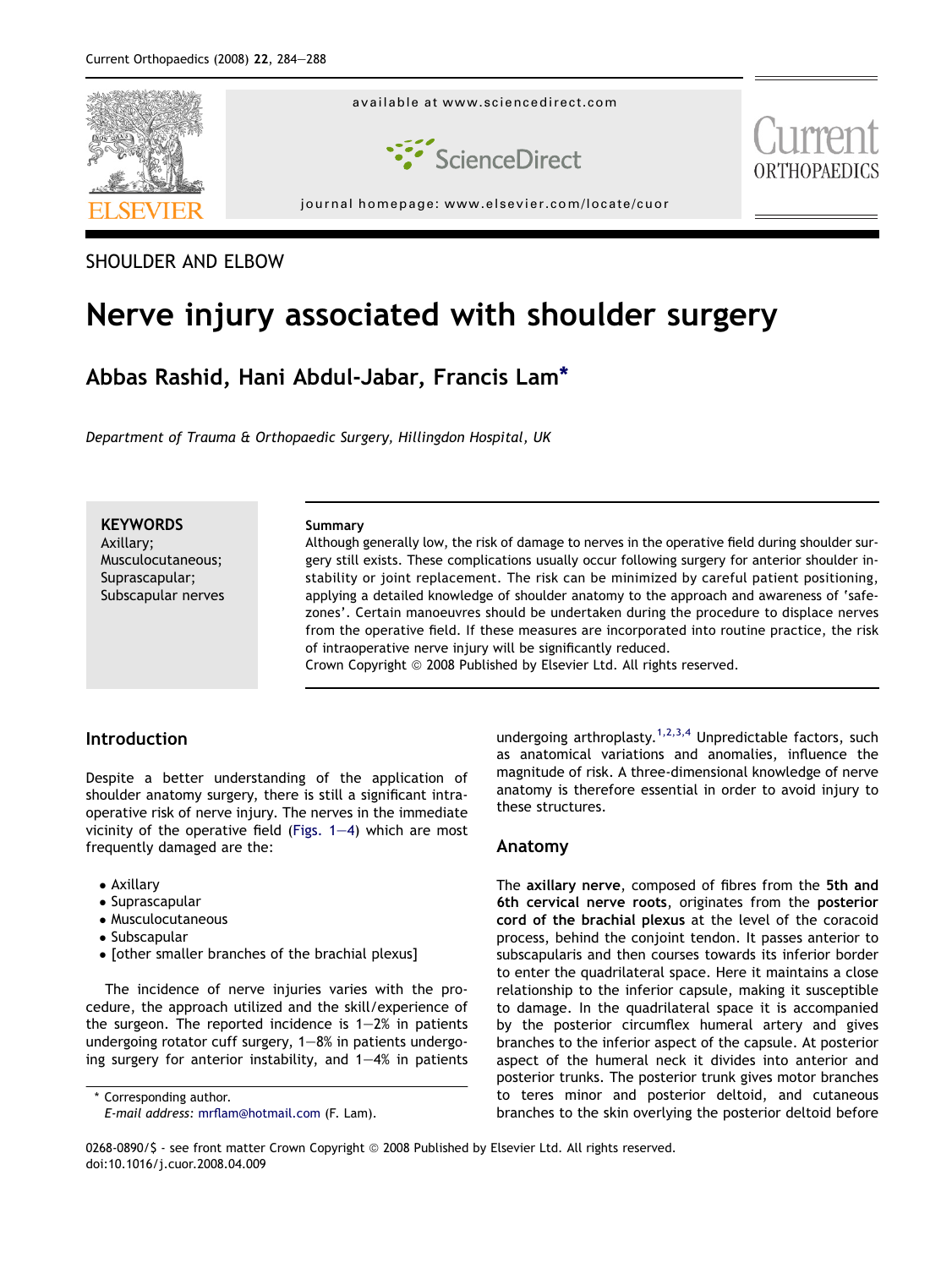<span id="page-1-0"></span>

Figure 1 The Axillary nerve is located an average of 5.5 cm from the posterior corner of the acromion, 8 cm from the mid-portion of the acromion, 7 cm from the anterolateral corner of the acromion and 5.8 cm distal to the acromioclavicular joint. These distances tend to be even shorter in women and those with shorter arms.

terminating as the lateral brachial cutaneous nerve of the arm. The anterior branch continues to wind around the surgical neck of the humerus and extends to the anterior border of the deltoid, giving motor branches to the anterior and middle deltoid as well as a number of small cutaneous branches to the skin overlying the deltoid.

The suprascapular nerve, composed of fibres from the 5th and 6th cervical nerve roots (with a variable contribution from the 4th cervical nerve root), originates from the upper trunk of the brachial plexus. It runs laterally, crossing the posterior triangle of the neck, parallel and deep to the omohyoid and trapezius muscles. It enters the supraspinatus fossa through the suprascapular notch, bridged by the thick transverse scapular ligament It then passes beneath the supraspinatus and curves around the lateral border of the scapular spine, the spinoglenoid notch, to enter the infraspinatus fossa. It gives off two motor branches to the supraspinatus muscle, then passes laterally within the fossa, providing sensory branches to the posterior capsule. In the infraspinatus fossa it gives off two motor branches to the infraspinatus muscle and some filaments to the shoulder joint and scapula.

The musculocutaneous nerve, composed of fibres of the 5th, 6th and 7th cervical nerve roots, originates from the lateral cord of the brachial plexus, opposite the lower border of the pectoralis minor muscle. It penetrates the coracobrachialis muscle and passes obliquely between the biceps brachii and the brachialis to the lateral side of the arm. Just above the elbow it pierces the deep fascia lateral to the biceps tendon and continues into the forearm as the lateral antebrachial cutaneous nerve. Its gives motor branches to coracobrachialis, biceps brachii and brachailis. It also gives a small branch to the bone,



Figure 2 The suprascapular nerve lies on the undersurface of the supraspinatus and infraspinatus tendons, approximately 2.9 cm from the superior glenoid rim and 1.8 cm from the spine of the scapula. Therefore when dissecting the shoulder capsule on the inferior aspect of the rotator cuff, one should avoid dissection medial to the glenoid rim.

which enters the nutrient foramen with the accompanying artery.

The subscapular nerves, consisting of fibres from the 5th and 6th cervical nerve roots, originates from the



Figure 3 The musculocutaneous nerve is vulnerable in its proximal course where it lies on the subscapularis muscle. This is because the entry point of nerve into coracobrachialis is unpredictable and sometimes the nerve bifurcates. The distance between the coracoid and the entry point of the nerve into coracobrachialis muscle ranges from  $3.1-8.2$  cm.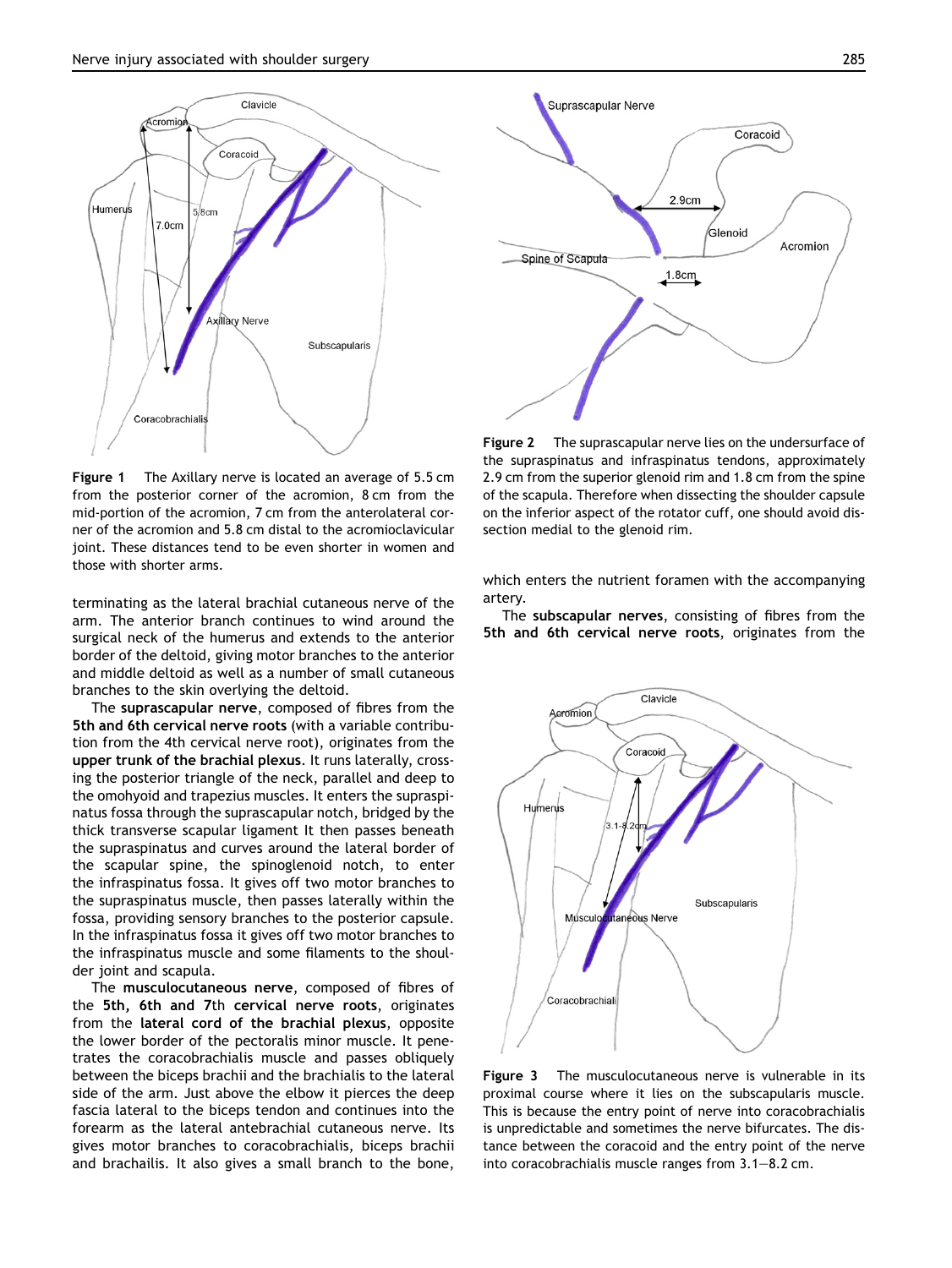

Figure 4 Dissection of subscapularis may damage the subscapular nerve as it enters the muscle as close as 1 cm medial to the border of the glenoid. The mean distance of the main upper subscapular nerve from the border of the glenoid is 3.9 cm with the shoulder in internal rotation, 3.3 cm with the shoulder in neutral, and 2.5 cm with the shoulder in external rotation. All the nerve branches are no closer than 1.5 cm medial to these land-marks for all positions of humeral rotation with the arm at the side.

posterior cord of the brachial plexus on the costal surface of subscapularis. The upper subscapular nerve passes directly into the upper part of the subscapularis muscle whereas the lower subscapular nerve divides into two branches, one entering the lower part of the subscapularis muscle and the other continuing into the teres minor.

# Mechanisms of injury

There are a variety of mechanisms accounting for nerve injury during shoulder surgery, although recent advances in surgical technique coupled with better intra-operative awareness have significantly reduced the incidence of direct laceration or incorporation of nerve in a suture repair. Nowadays traction, compression and contusion are more common mechanisms of nerve injury. Nerve damage through any of these mechanisms can occur with inappropriate positioning of the patient, with anaesthesia, during the approach, with a change in the position of the patient, poor instrument placement or inappropriate manipulation of the arm.<sup>1</sup>

# Positioning

Careful positioning of the patient is of paramount importance and there is much debate about the optimum position for surgery. The patients' position will usually depend upon

the operation being performed and the surgeon's preference. In the beach chair position the head is particularly susceptible to misplacement. Keeping the head aligned during surgery is difficult because the body is generally out of view and access for adjustment is not easy. Not only can excessive head rotation directly damage nerves and other tissues, but it can also cause disruption of small blood vessels leading to bleeding and nerve compression. As a result, several shoulder-specific operating tables have been designed to improve patient comfort and improve body alignment, therefore improve safety.

#### Anaesthesia

The muscle relaxants used in general anaesthesia reduce muscle tone making head movement more likely during surgery. Some therefore advocate keeping the patient conscious throughout the procedure so that they can maintain a comfortable head position voluntarily. Advances in regional anaesthesia have meant that interscalene blocks are now more frequently employed and have reduced the need for deep anaesthesia and postoperative analgesia.<sup>[5](#page-4-0)</sup> Although nerve injury associated with interscalene block anaesthesia is uncommon, it has been reported, most commonly affecting the superior laryngeal nerve, vagus nerve, the sympathetic chain (Horner's syndrome), phrenic nerve (precluding bilateral use of this technique) and cervical sympathetic nerves.

# Approaches to the shoulder & 'safe zones'

#### The anterior approach (delto-pectoral)

This explores the interval between the deltoid (axillary nerve) and pectoralis (medial and lateral pectoral nerves) muscles. The cephalic vein is dissected and retracted laterally with the deltoid, thus exposing the underlying conjoint tendon formed by the coracobrachialis tendon and short head of biceps. Subscapularis is exposed after retraction of the conjoint tendon medially. This is then divided to access the capsule, preserving the most inferior fibres in order to protect the axillary nerve. The inferior border of subscapularis can be found by identifying 3 small vessels (often known as the 3 Sisters), which run transversely across; these require cauterisation prior to division.

The musculocutaneous nerve is protected by avoiding vigorous retraction of the conjoint tendon and any dissection medial to coracobrachialis. This nerve usually penetrates the biceps/coracobrachialis  $5-8$  cm below the coracoid but enters these muscles proximal to this 5 cm safe zone almost 30% of the time. Adduction and external rotation of the arm will help displace the axillary nerve away from the operative field.<sup>[6](#page-4-0)</sup>

# The lateral approach

This involves splitting the deltoid muscle or subperiosteal dissection of it from the acromion. The deltoid is not split more than 5 cm beyond the acromion to avoid injury to the axillary nerve. If dissection extends more than 5 cm below the acromion, denervation of the deltoid can occur anterior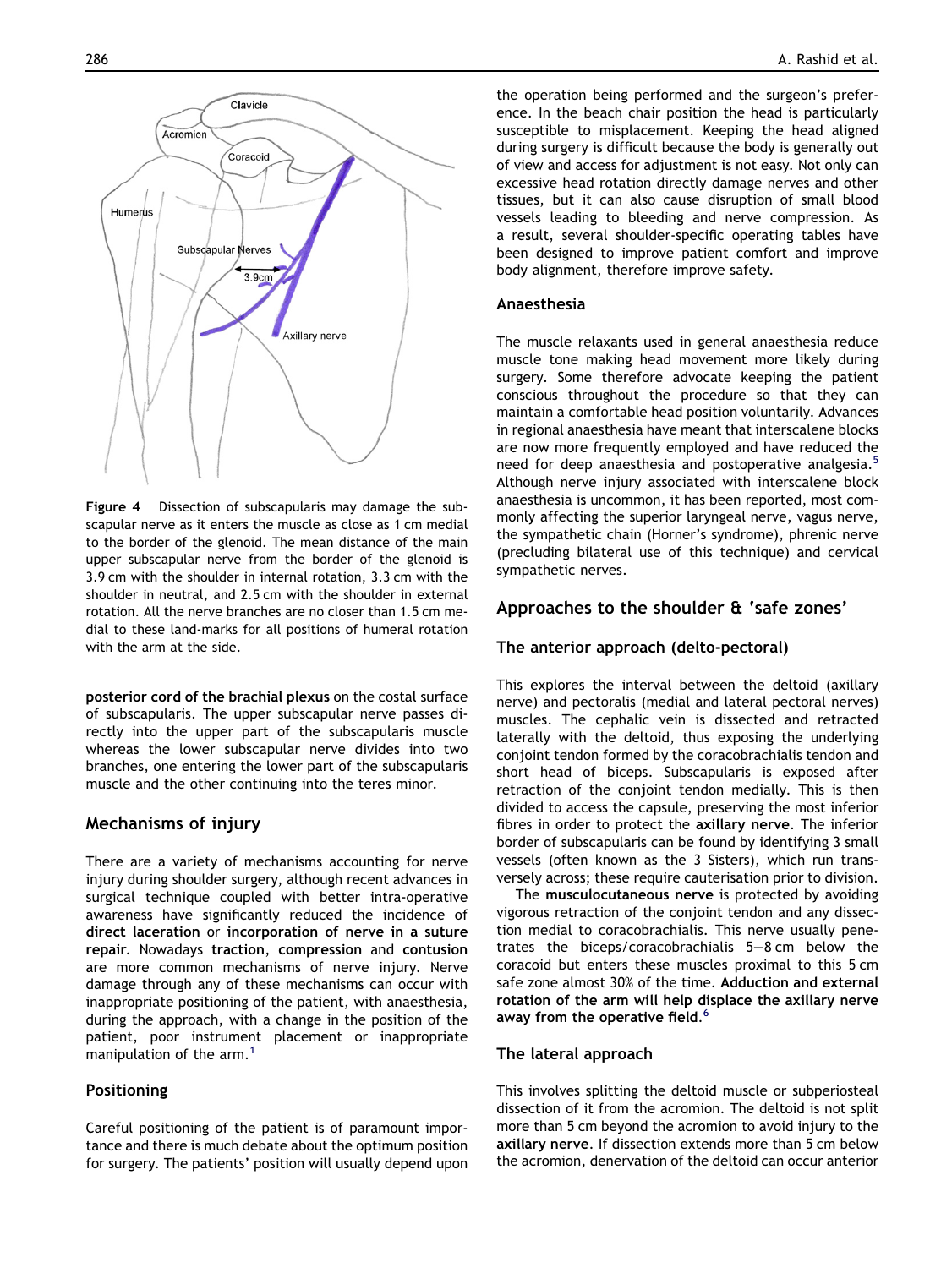to the muscle split because of the posterior origin of the innervation of the muscle. $<sup>7</sup>$ </sup>

#### The posterior approach

This involves exploiting the plane between infraspinatus (suprascapular nerve) and teres minor (axillary nerve). The deltoid is detached from the spine of the scapula or split directly (Rockwood's). The posterior capsule of the shoulder lies immediately beneath it. The axillary nerve together with the posterior circumflex humeral artery both run in the quadrilateral space below the teres minor, so it is prudent to stay above teres minor. Excessive medial retraction of the infraspinatus can injure the suprascapular nerve.<sup>[7](#page-4-0)</sup>

During arthroscopy, trochar direction and portal placement can endanger nerves if performed incorrectly. The posterior portal is usually established first by palpating the soft spot. The landmark for the skin incision is approximately 2 cm inferior and 1 cm medial to the posterolateral corner of the acromion. Once the skin is incised, the trochar should be directed towards the coracoid. If the portal is made too low, the axillary nerve is at risk. If the portal is made too medial, the suprascapular nerve may be in danger. The anterior portal can be established using an inside-out technique using a Wissenger rod or by puncture of the anterior skin under direct vision from the posterior portal. The musculocutaneous nerve is at risk if the anterior portal is placed too medial. A portal which is placed superior and lateral to the coracoid process is relatively safe. Injury to individual nerves during shoulder arthoscopy may also come about through a variety of other causes including over-distension of the joint with fluid, excessive traction and extravasation of fluid.<sup>[8](#page-4-0)</sup>

Most surgical approaches to the shoulder split the deltoid muscle putting the axillary nerve at risk. It is therefore extremely important to be aware of the precise location of the axillary nerve within the operative field. The nerve is located an average of 5.5 cm from the posterior corner of the acromion, 8 cm from the mid-portion of the acromion, 7 cm from the anterolateral corner of the acromion and 5.8 cm distal to the acromioclavicular joint. These distances tend to be shorter in women and those with shorter arms. Abducting the shoulder to 90 degrees brings the nerve closer to the edge of the acromion by approximately 30%<sup>[9](#page-4-0)</sup> The proximity of the axillary nerve to subscapularis and the inferior capsule makes it vulnerable during procedures in this area (e.g. capsular shift procedure, particularly when the inferior flap is being detached from the humeral neck). Minimising traumatic retraction by using an appropriately flat/blunt retractor will help, as will externally rotating the humerus. Not only does this provide better exposure of the capsule but it also reduces tension on the nerve.<sup>[10](#page-4-0)</sup> When making a posterior stab wound for shoulder arthroscopy, the trochar is in close proximity to the axillary nerve, anywhere between  $0.5-$ 4.0 cm. The axillary nerve is held to the shoulder capsule by loose areolar tissue between the 5 and 7 o'clock position (considering the superior aspect of the glenoid as the 12 o'clock position).<sup>[11](#page-4-0)</sup> However, its position changes with that of the arm. Consequently, in anterior (and to some extent posterior) approaches to the glenohumeral joint, adduction, external rotation, and perpendicular traction, the axillary nerve moves away from the glenoid and therefore further from the operative field. Identifying and then protecting the nerve is possible. A 'tug test' has been described, during which the axillary nerve is gently palpated on the anterior aspect of the subscapularis and simultaneously palpated as it courses from the posterior aspect of the neck of the humerus to the deltoid muscle. By gently balloting the nerve in each area, one can sense the course and ensure it is not damaged.<sup>[12](#page-4-0)</sup>

The suprascapular nerve lies on the undersurface of the supraspinatus and infraspinatus tendons. It is therefore very close to the operative field, approximately 2.9 cm from the superior glenoid rim and 1.8 cm from the spine of the scapula. Therefore, when dissecting the shoulder capsule on the inferior aspect of the rotator cuff to allow for musculotendinous advancement, one should avoid sharp dissection more than 1 cm medial to the glenoid rim in order to avoid direct contact with the nerve.<sup> $13$ </sup> Furthermore the nerve tends to be tethered to the periosteum of the supraspinous fossa and the suprascapular notch. As a result it is placed under significant tension when advancing supraspinatus laterally. Although medial retraction of the muscle can significantly change the course of the nerve, this too creates tension on the nerve.[14](#page-4-0) The suprascapular nerve is most commonly injured during placement of posteriorly directed sutures for repair of a detached anterior labrum and capsule through drill holes in the glenoid neck, supraspinatus and infraspinatus tendon mobilization during massive rotator cuff repairs, or glenoid osteotomy for treatment of posterior instability.

The musculocutaneous nerve is particularly vulnerable in its proximal course where it lies on the subscapularis muscle. This is because the entry point of nerve into coracobrachialis is unpredictable and the nerve sometimes bifurcates.<sup>[15](#page-4-0)</sup> The distance between the coracoid and the entry point of the nerve into coracobrachialis muscle ranges from  $3.1-$ 8.2 cm.<sup>6</sup> Any surgical procedures involving the anterior aspect of the shoulder therefore risk injuring the musculocutaneous nerve,<sup>1</sup> such as the modified Bristow procedure (for shoulder instability) or shoulder arthroscopy (due to joint distension, excessive traction and extravasation of fluid).<sup>[16,17,18](#page-4-0)</sup>

Dissection of subscapularis, to release it during shoulder reconstruction, may damage its innervation. This is because the nerve enters the muscle as close as 1 cm medial to the border of the glenoid. The mean distance from the main, upper subscapular nerve to the border of the glenoid is 3.9 cm with the shoulder in internal rotation, 3.3 cm with the shoulder in neutral, and 2.5 cm with the shoulder in external rotation. The palpable anterior border of the glenoid rim, deep to subscapularis and the medial border of the conjoint tendon, serve as guides to the insertion point of the subscapular nerve. All nerve branches are no closer than 1.5 cm medial to these land-marks for all positions of humeral rotation with the arm at the side. The lower subscapular nerve is immediately posterior to the axillary nerve, which therefore serves as a guide to the insertion point of the lower subscapular nerve. During the anterior approach to the shoulder, injury to the lower subscapular nerve is therefore minimized by locating and protecting the axillary nerve.<sup>[19](#page-4-0)</sup>